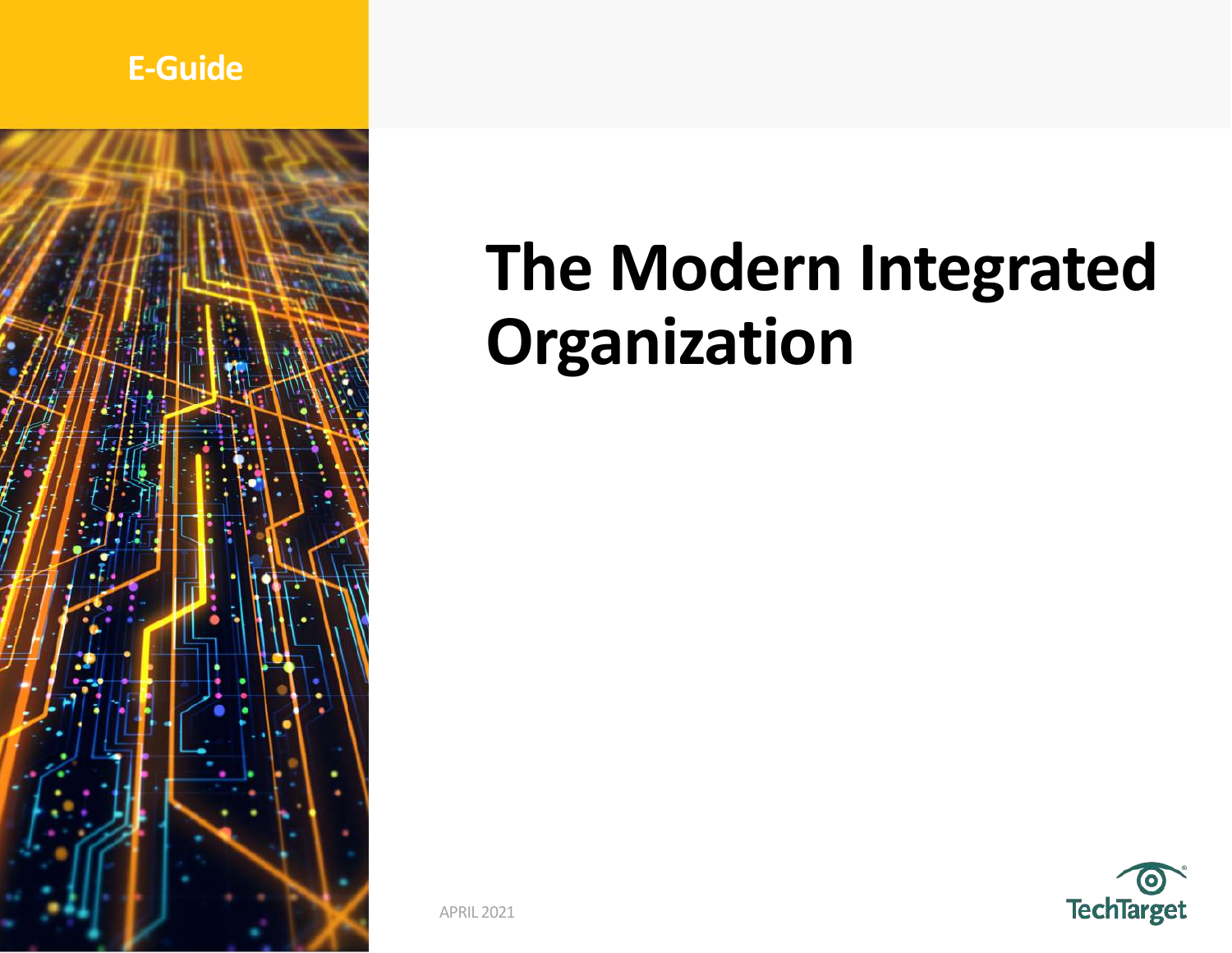

Integration strategy key to fuel cross-company collaboration

Craft an application integration strategy and pick the best tool

Untangle cloud application integration spiderwebs

Integration has taken many different forms in the organization--from team collaboration to application data exchange to cloud management.

Discover how to make integration work for you, reviewing the common pitfalls to avoid and the best opportunities integration can offer you in one comprehensive guide.

Read on to learn more.

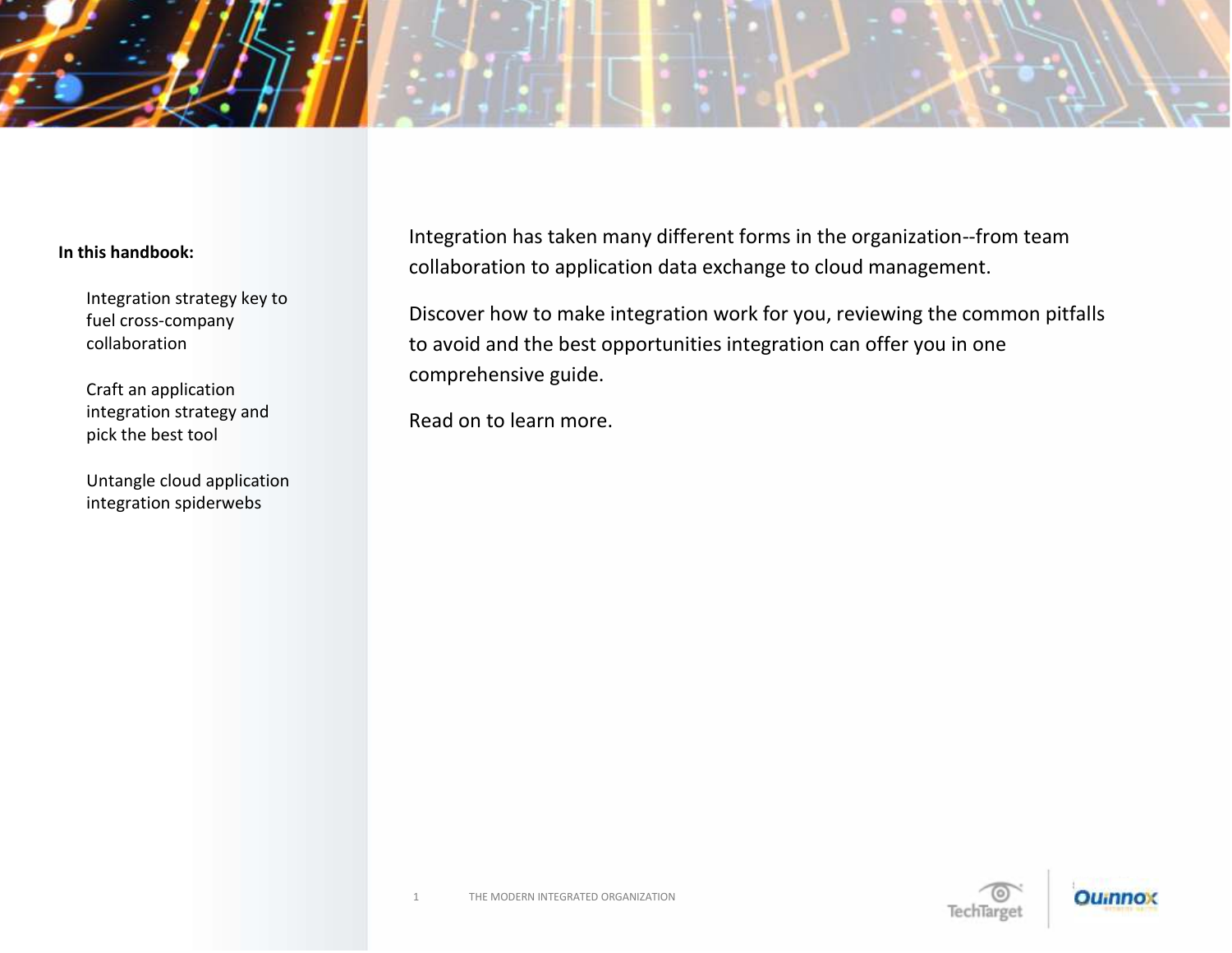Integration strategy key to fuel cross-company collaboration

Craft an application integration strategy and pick the best tool

Untangle cloud application integration spiderwebs

# Integration strategy key to fuel cross-company collaboration

*ANDREW FROEHLICH, PRESIDENT*

An intracompany team collaboration strategy is great, but it doesn't address the need to communicate with people outside the organization. Today, businesses rely on a mix of external service providers, consultants, suppliers and other stakeholders.

As a result, cross-company collaboration is a must-have. Let's look at the advantages of cross-company collaboration, along with ways to enable it on your existing enterprise-grade collaboration platform of choice.

### **THE BENEFITS OF EXTERNAL COLLABORATION**

Many business projects include customers or partners external to an organization. In-person meetings, email, and voice and video conferences have all enabled people to communicate during a project. But what's needed these days is a single, unified virtual hub, where all parties can gain access to group chats, files, applications and historical meeting notes.



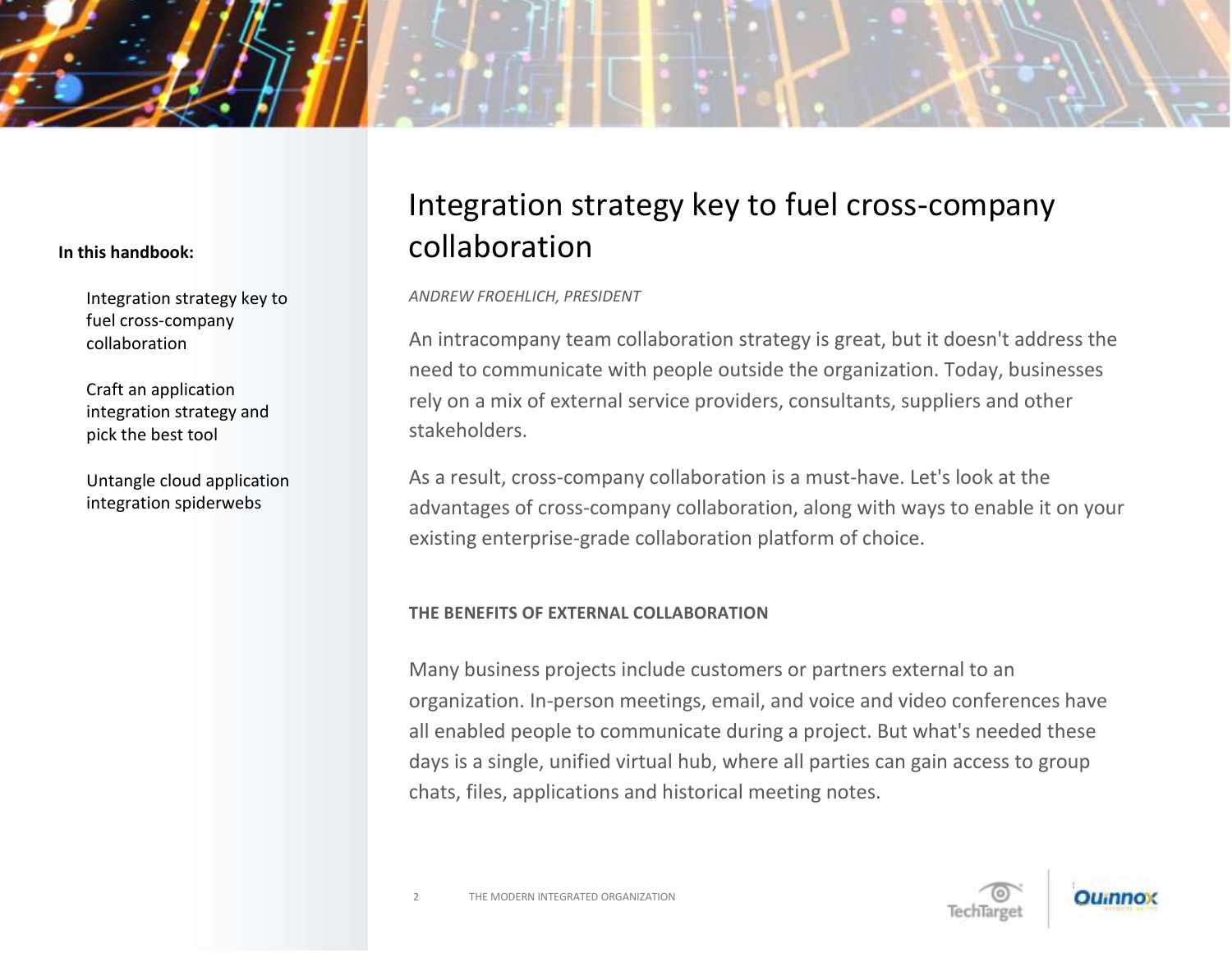Integration strategy key to fuel cross-company collaboration

Craft an application integration strategy and pick the best tool

Untangle cloud application integration spiderwebs

Because team collaboration tools are now the key way to manage intracompany communication, it makes sense to open up these same tools for use outside the corporate boundary. Doing so gives all parties the same visibility to relevant communications, applications and data that, in turn, can streamline team assignments.

### **USING THE RIGHT INTEGRATION STRATEGY**

Depending on the platform in use, the following cross-company collaboration options may be available:

• **Guest account access.** Most collaboration applications let organizations create guest accounts for external party use. The use of these accounts is best in situations where a small number of external users are expected.

The higher the number of guest access accounts created, the more difficult they are to manually manage. Failing to carefully oversee guest accounts can lead to abandoned accounts that can be compromised down the road.

• **Direct federation.** Instead of providing guest accounts, another option is to establish a direct or closed federation between two companies. This deployment methodology features more granular access controls and is more secure than guest accounts. But many platforms offer only a limited set of collaboration features between federated users.

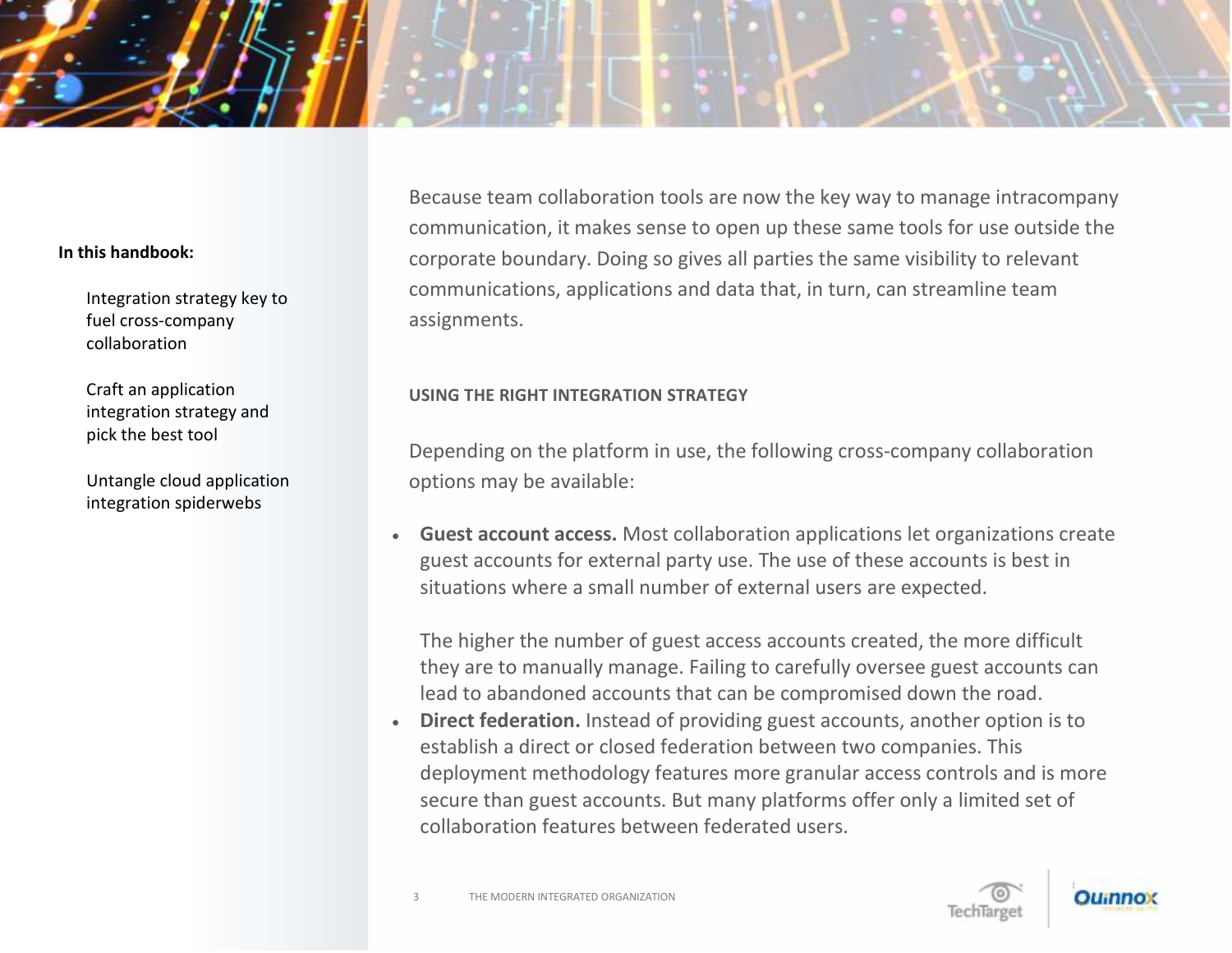Integration strategy key to fuel cross-company collaboration

Craft an application integration strategy and pick the best tool

Untangle cloud application integration spiderwebs

For example, Microsoft Teams direct federation supports intercompany one-toone chat, presence, voice and meeting features, but it does not support others, such as file sharing and group chat. Be sure to understand what features your internal and external users require before integrating this method.

- **Open federation.** Popular enterprise collaboration tools usually offer open federation interoperability. Using the standards-based Extensible Messaging and Presence Protocol, this method lets separate organizations communicate easily, as long as they use the same collaboration platform. While not as secure as direct federation, one-to-one setup isn't required. Instead, if both companies use the same platform with open federation, intercompany communication is automatically established.
- **Cross-platform federation.** It may be the case that external partners use a different collaboration platform than your organization. Cross-platform federation lets users work with the collaboration application they are most comfortable with.

For example, a company that uses Microsoft Teams can communicate with external partners that use Slack, Zoom or Webex when cross-platform federation is configured. That said, some features may not be compatible 100% of the time; updates and patches on collaboration platforms can potentially break this cross-platform interoperability.

### **COLLABORATION WITH ANYONE AND ANYWHERE IS THE FUTURE**

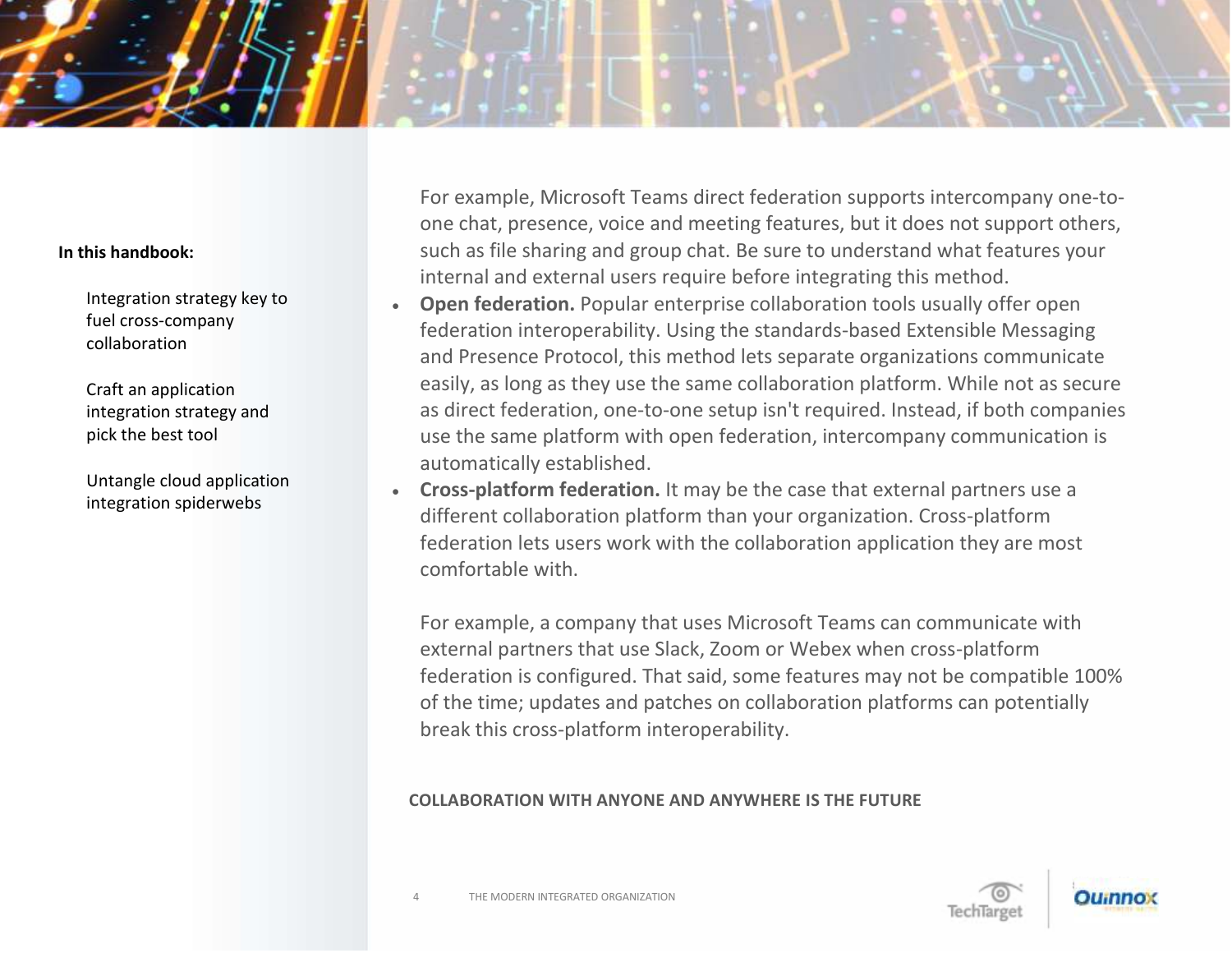Integration strategy key to fuel cross-company collaboration

Craft an application integration strategy and pick the best tool

Untangle cloud application integration spiderwebs

Whether you need to communicate inside or outside your organization, persistence and anytime communication are key. Depending on the number of external users, the collaboration tools they use and the level of data security required, it's likely you can use an existing integration strategy to provide the level of cross-company communication you need. Collaboration platform vendors, meanwhile, are racing to develop new integration options that will provide connections that are more secure and easier to manage.

# **NEXT ARTICLE**

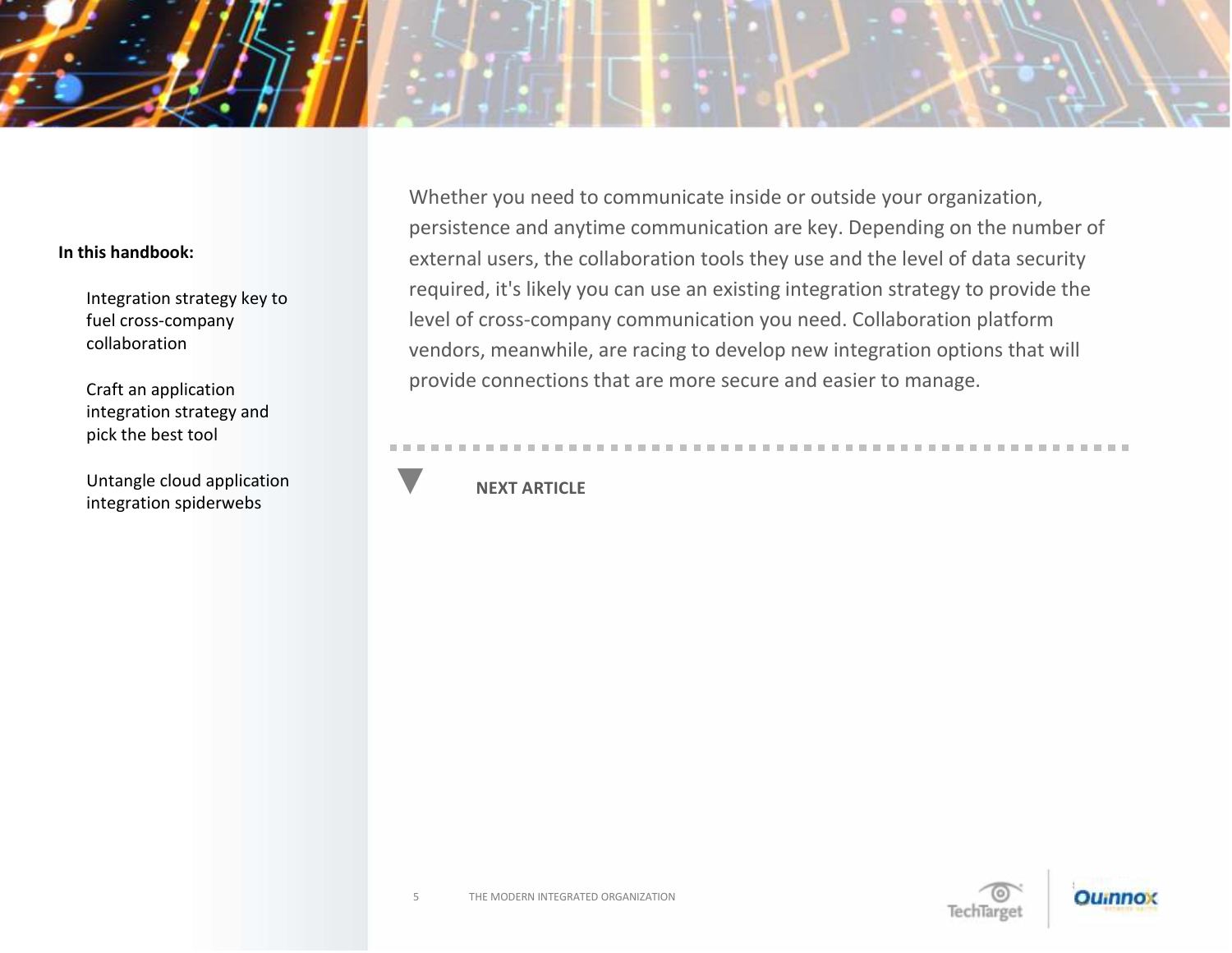Integration strategy key to fuel cross-company collaboration

Craft an application integration strategy and pick the best tool

Untangle cloud application integration spiderwebs

# Craft an application integration strategy and pick the best tool

*JOYDIP KANJILAL, SOFTWARE ARCHITECT*

Forming a proper application integration strategy is an essential part of enabling applications to work with one another. While it can be a difficult process, the benefits are worth it.

Application integration enables apps to exchange data with one another by invoking services that are exposed by those applications -- it helps create interoperability between disparate systems. It also helps enterprises transition to new technologies quickly and easily, which increases productivity.

Application integration is especially important in these scenarios when enterprises need to:

- Integrate a large number of applications
- Integrate several APIs in the near future
- Publish services or APIs for external consumption
- Have a seamlessly scalable platform
- Expand the number of communication protocols you can support

This process should not be confused with data integration. While the purpose of data integration is to link, transform and translate application data, application



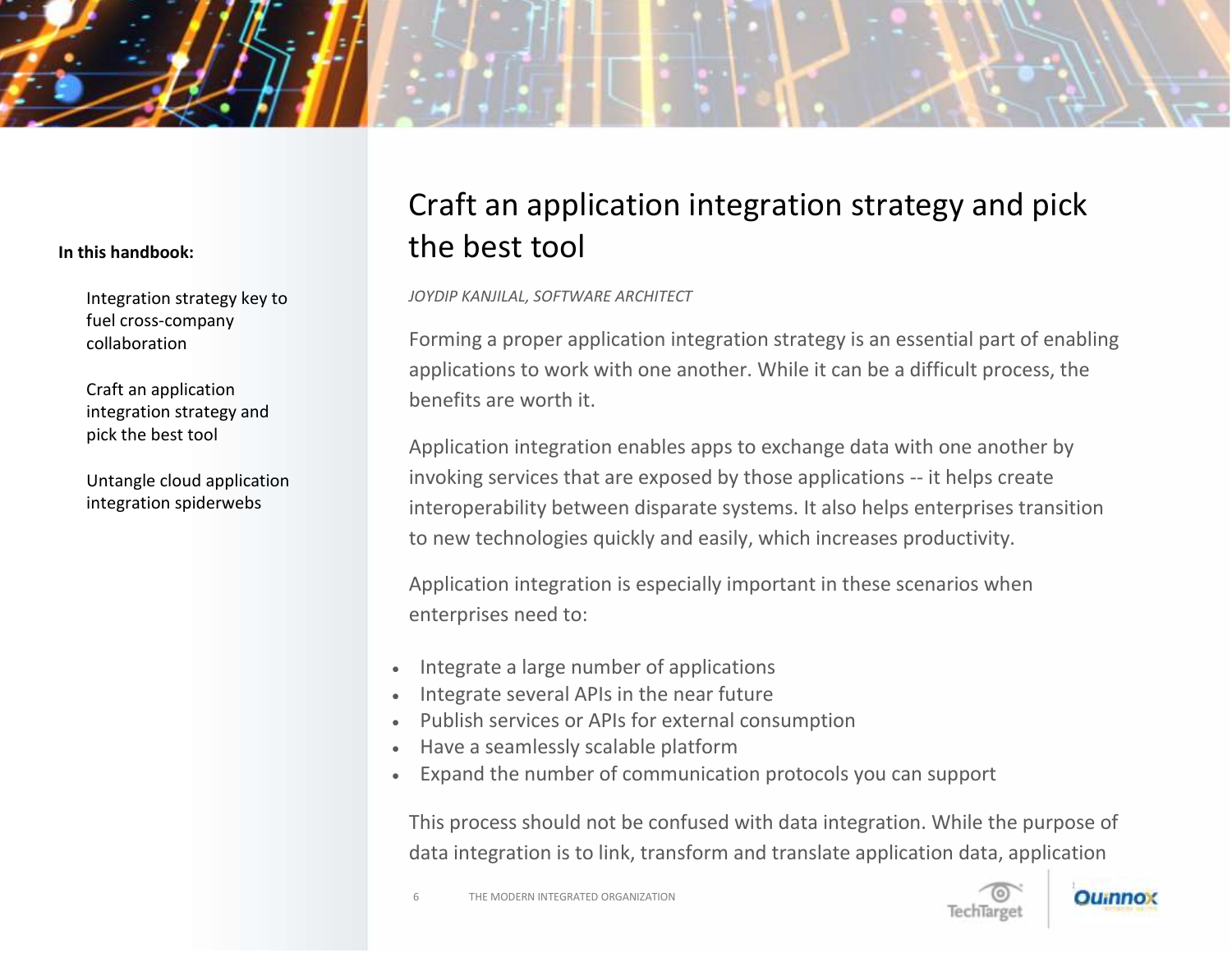Integration strategy key to fuel cross-company collaboration

Craft an application integration strategy and pick the best tool

Untangle cloud application integration spiderwebs

integration consolidates data from several sources into a single repository. This helps simplify and automate business processes, keep applications updated and reduce data redundancy.

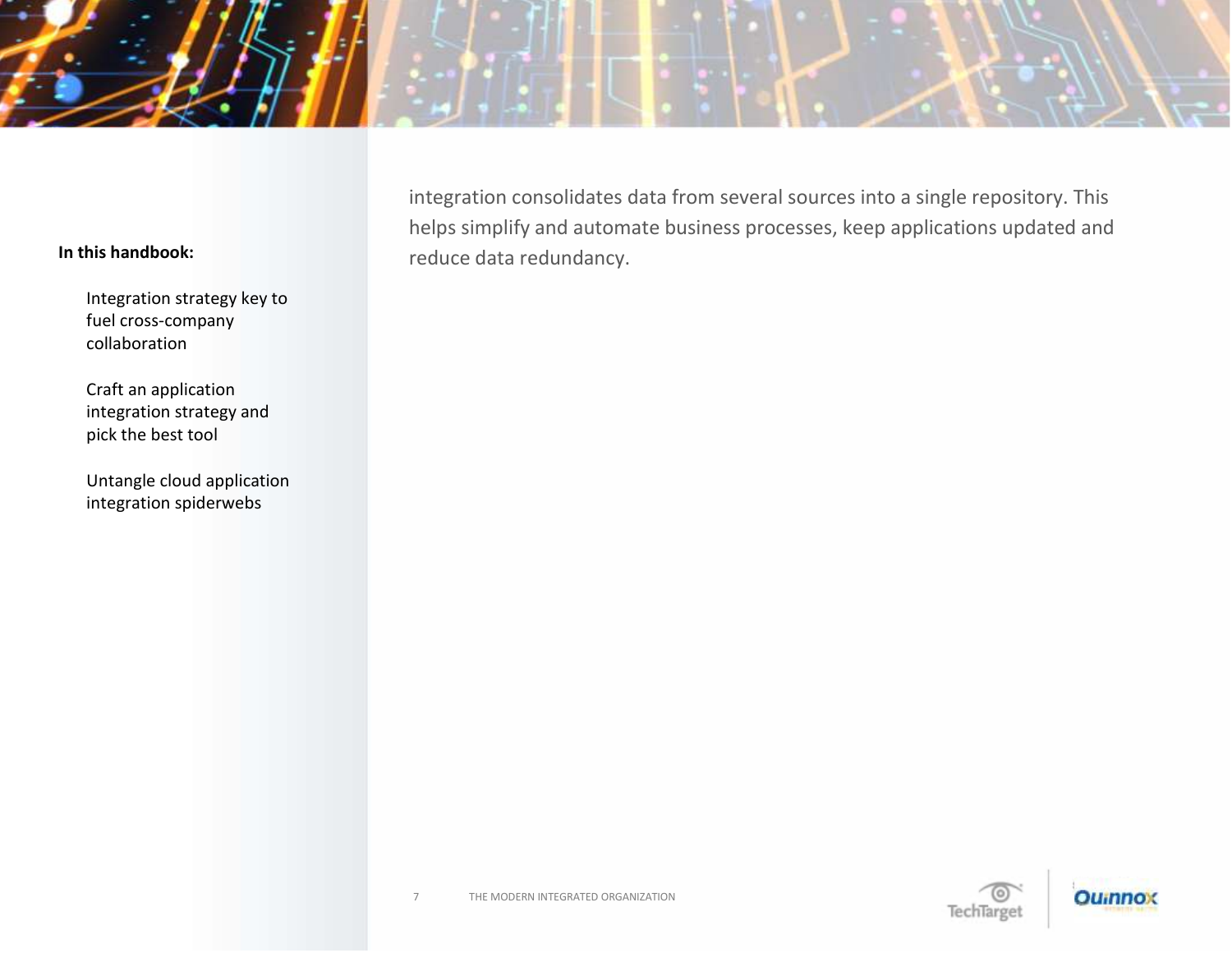

Integration strategy key to fuel cross-company collaboration

Craft an application integration strategy and pick the best tool

Untangle cloud application integration spiderwebs

# THE TRANSFORMATION OF **APPLICATION INTEGRATION**

App integration processes determine how information flows from one app to another. Technologies like mobility and cloud have resulted in new ways data and functions can travel.





TechTarget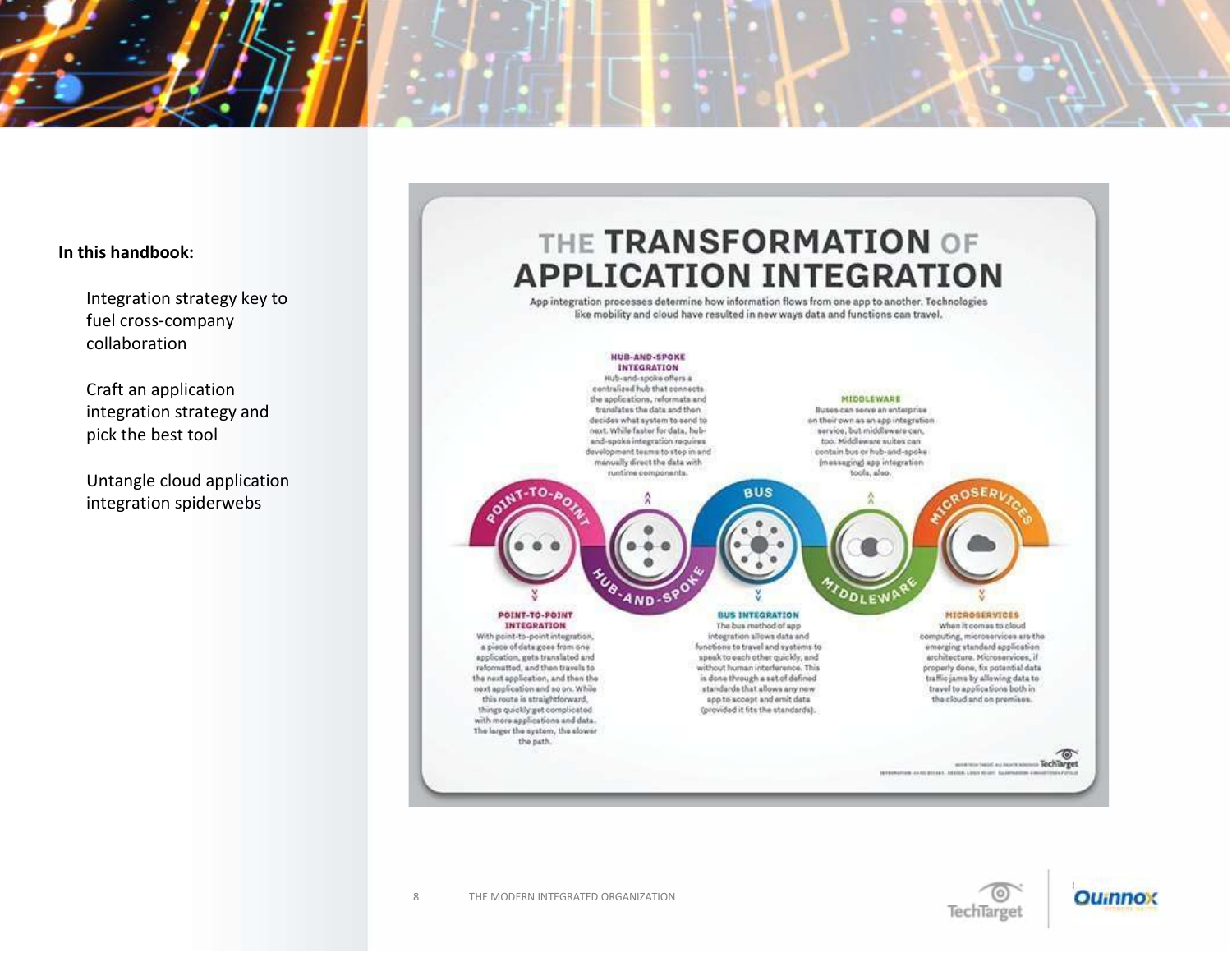

Integration strategy key to fuel cross-company collaboration

Craft an application integration strategy and pick the best tool

Untangle cloud application integration spiderwebs

#### **APPLICATION INTEGRATION STRATEGY BENEFITS**

A well-defined application integration strategy helps an organization in numerous areas. Here are few of the top reasons to adopt an application integration strategy for your organization:

- **Costs.** Once you have a defined strategy in place, costs decrease because developers don't need to reinvent the wheel each time there is a need for application integration.
- **Scalability.** A scalable integration platform that supports all types of apps helps the business to grow.
- **Control.** Application integration improves the control of the information flow. It provides improved data visibility, which enables organizations to observe, measure and embrace data all through the workflow.

### **TOP APPLICATION INTEGRATION TOOLS**

With a wide variety of application integration tools available, selecting the right tool for your organization might be difficult. Try to focus on three particular factors:

- **Flexibility**
- Integration beyond the cloud
- Connection to several endpoints



Ollinno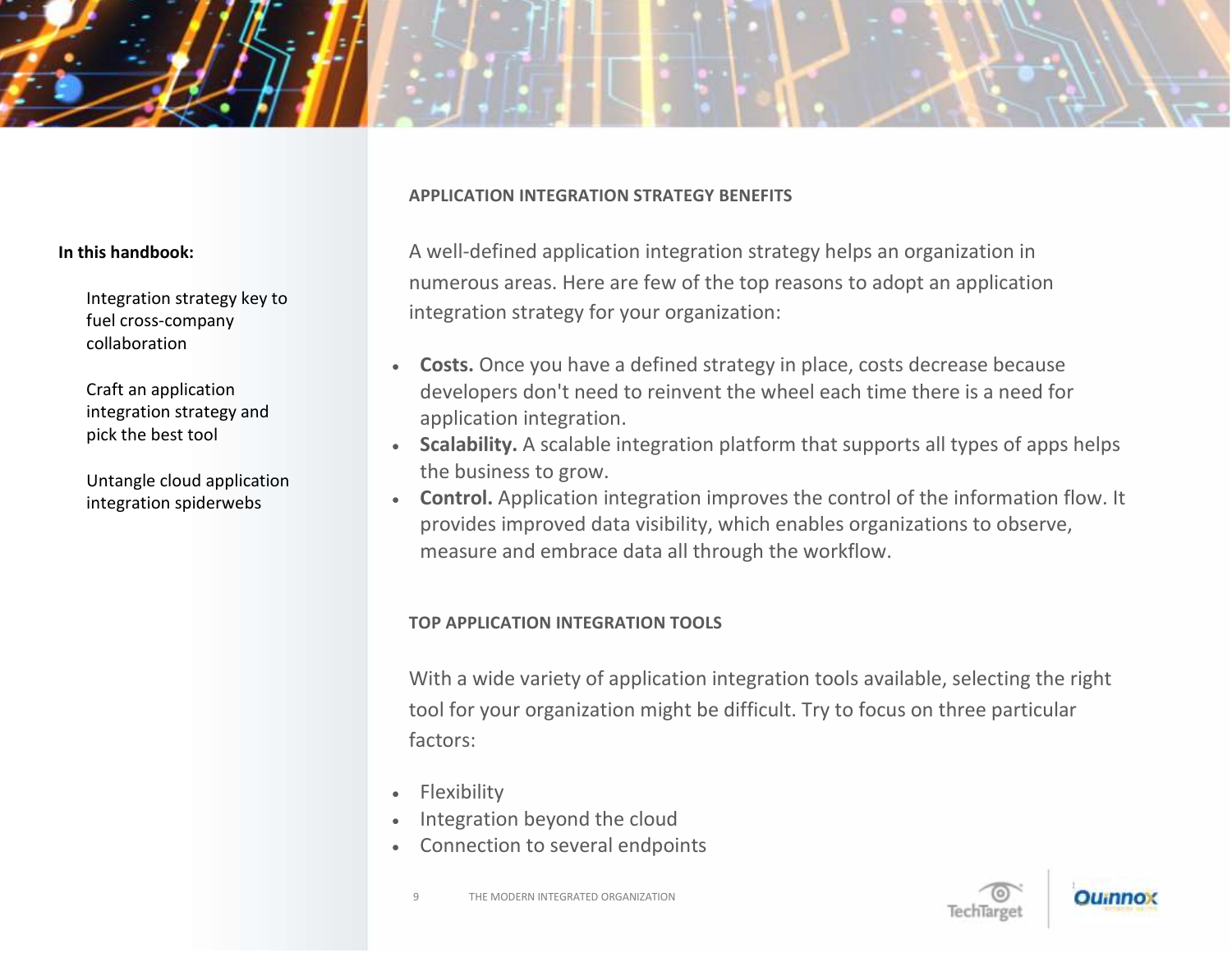

Integration strategy key to fuel cross-company collaboration

Craft an application integration strategy and pick the best tool

Untangle cloud application integration spiderwebs

Here are a few popular application integration tools:

**IBM MQSeries** is an enterprise application tool that works with multiple computing platforms, application types, web service frameworks and communications protocols. You can use this tool to link disparate applications residing in diverse environments and to integrate the back end with external systems in a consistent manner.

**Microsoft BizTalk Server** helps organizations optimize business processes through adapters that are built for multilanguage communication. BizTalk contains tools that help develop, design, deploy and manage business processes across large organizations.

**Oracle Fusion** represents one of the most complete and unified application integration tools. Fusion aims to maintain optimized portability as teams develop, monitor and improve processes over time. One of the striking features of this tool is modularity, which allows you to install, configure and use only the services the organization needs.

**Tibco Software's** integration tools possess some of the most advanced business process management features available in application integration services. These tools are widely used to integrate enterprise applications residing in heterogeneous business systems.

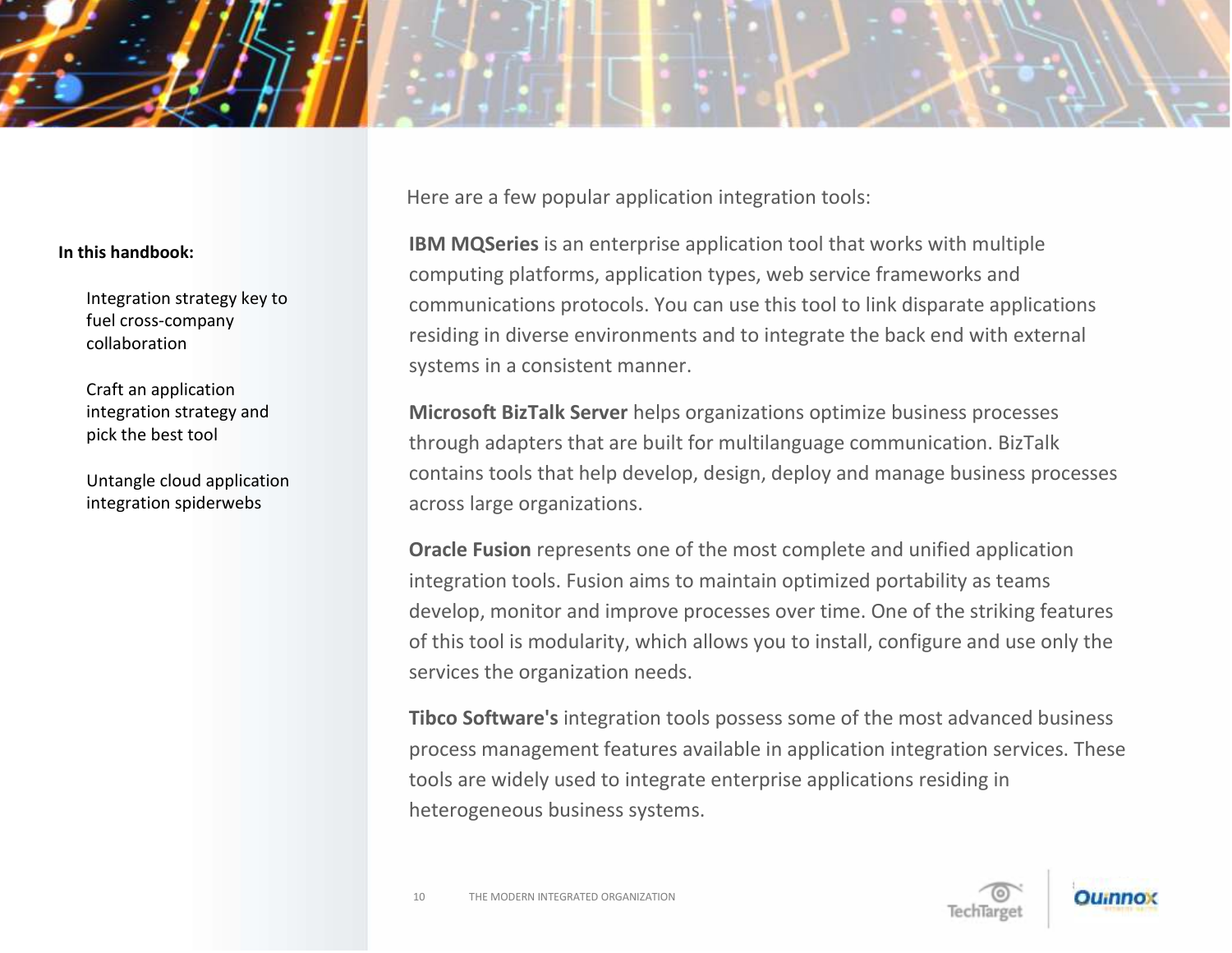Integration strategy key to fuel cross-company collaboration

Craft an application integration strategy and pick the best tool

Untangle cloud application integration spiderwebs

**Talend** offers various tools, such as Talend Data Fabric and Talend Cloud Data Integration. These open source integration tools can help organizations achieve better operational agility. One standout feature in its portfolio of offerings is a simple GUI that allows developers to quickly build, test and publish application services.

# **Specific use cases for application integration**

Application integration has a significant, tangible impact on organizational processes. Here are some industry-specific examples of where it affects the business:

- **Banking.** Banks need to integrate customer profiles, credit card accounts and other back-end services with easy-to-use mobile apps.
- **Manufacturing.** Manufacturing plants need to monitor production processes across various systems, such as scheduling systems.
- **Healthcare.** Healthcare organizations must integrate patient records with electronic health record systems and allow doctors to easily access medical histories, treatment details and other related information.
- **Business mergers.** Many times, enterprises have multiple independent systems that contain the same data due to mergers and acquisitions. This requires the integration of multiple data repositories.
- **Sales.** Marketing and sales personnel need dashboards that provide customer information and insights on ROI. This means they must integrate data from multiple sources, particularly point-of-sale applications.



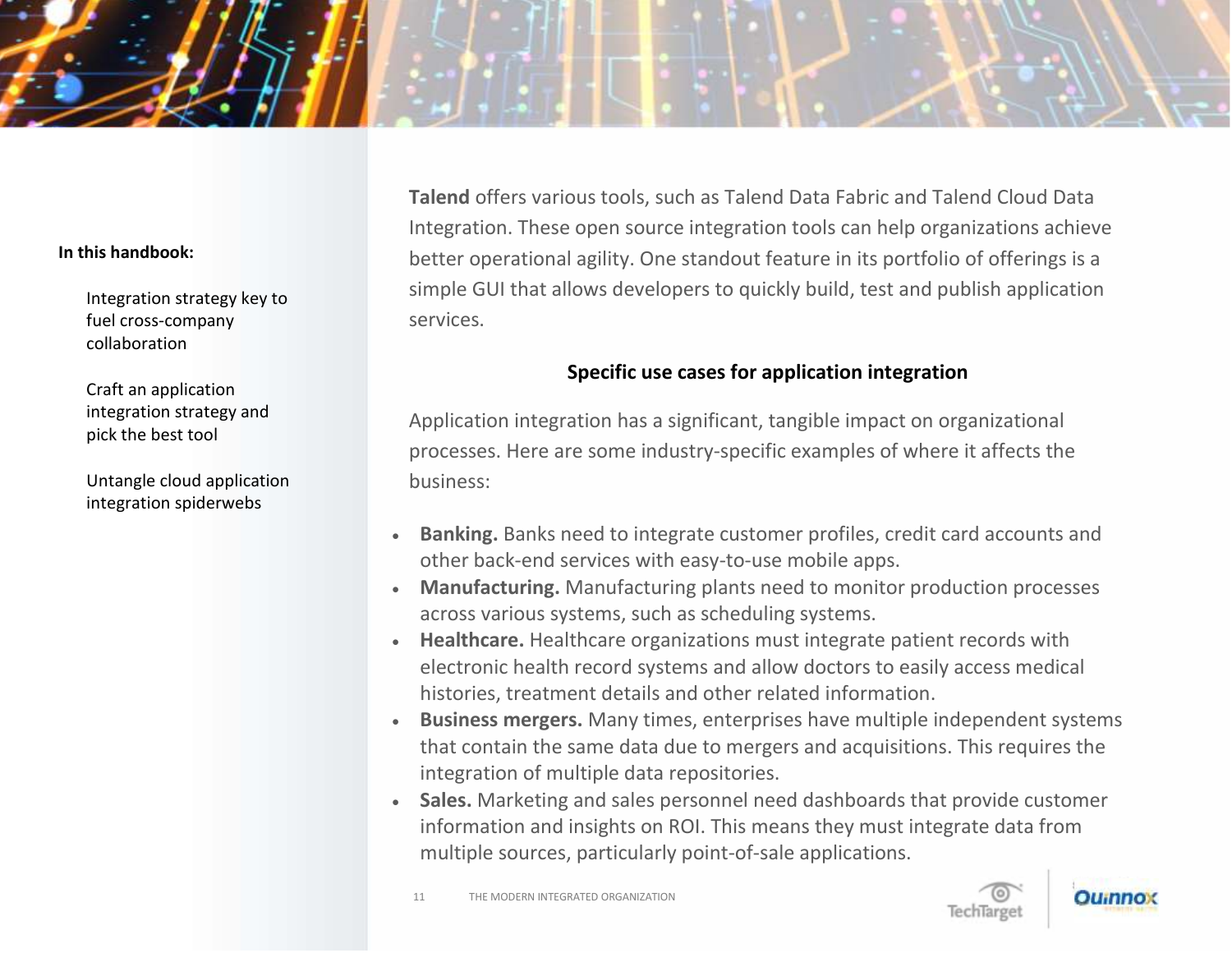

#### **CONTRACTOR**

#### **In this handbook:**

Integration strategy key to fuel cross-company collaboration

Craft an application integration strategy and pick the best tool

Untangle cloud application integration spiderwebs

## **NEXT ARTICLE**

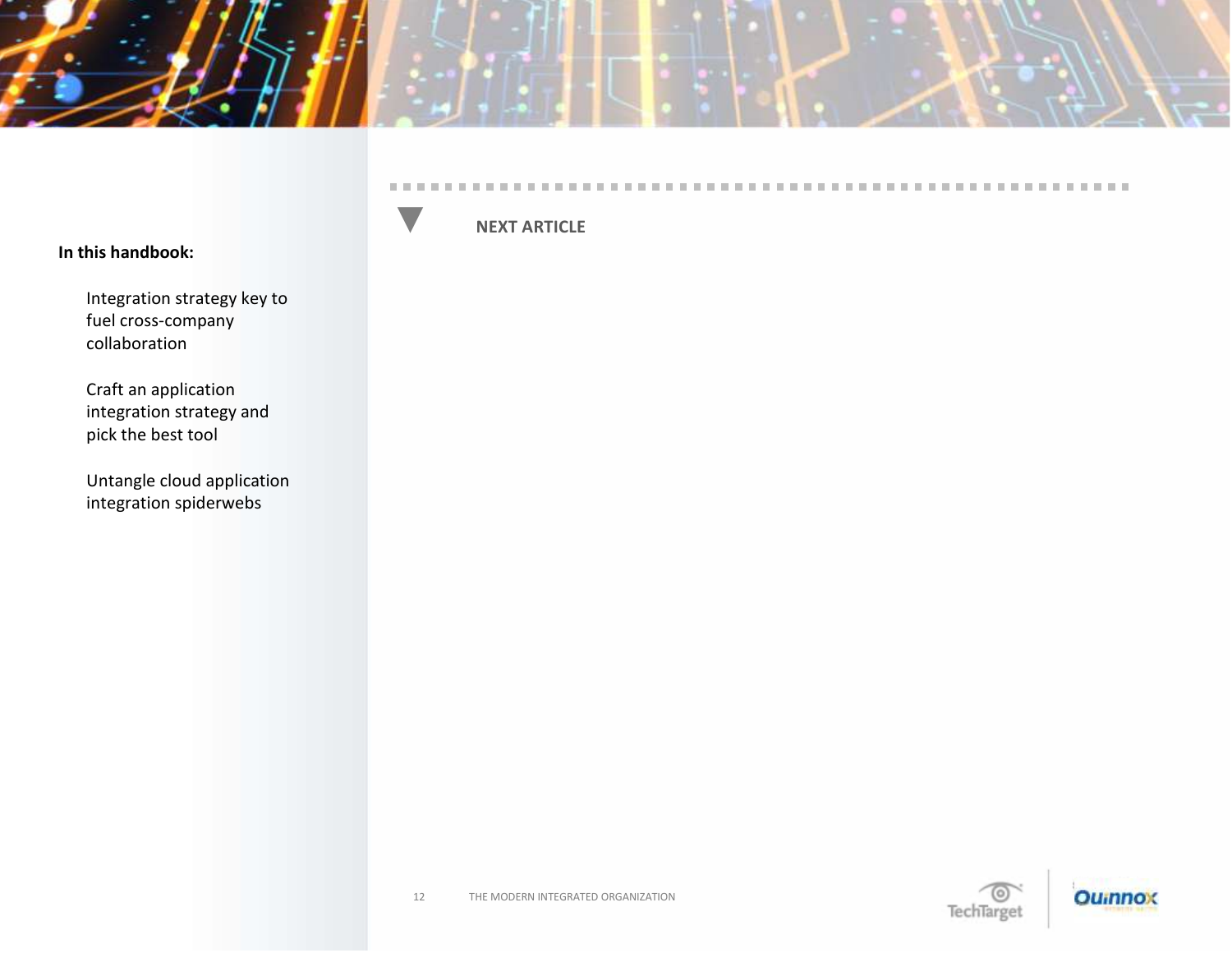

Integration strategy key to fuel cross-company collaboration

Craft an application integration strategy and pick the best tool

Untangle cloud application integration spiderwebs

# Untangle cloud application integration spiderwebs

*BRIAN KIRSCH, IT ARCHITECT, INSTRUCTOR*

When some organizations contemplate a shift to the cloud, they envision that their cloud provider will simply take over all their IT needs. Of course, it never really works out that way.

An enterprise can leave on-premises equipment and software management behind when it moves to the cloud, but it's still responsible for cloud application integration. But with so much focus on the resources freed up by a migration, the application's dependencies within the organization are often overlooked.

Today, few workloads are just a single application in a stand-alone environment. Systems such as electronic health records and email interact with each other to provide a feature-rich environment for internal staff, and users expect those tools to integrate so they can provide quick and complete services to their customers.

However, when there is poor cloud application integration and the connection breaks, it negatively affects the customer experience. So whether you're talking about IaaS or SaaS or anything in between, how your enterprise interfaces with those providers is essential. Once an application is in cloud, you must find all the integration points that could cause failure.

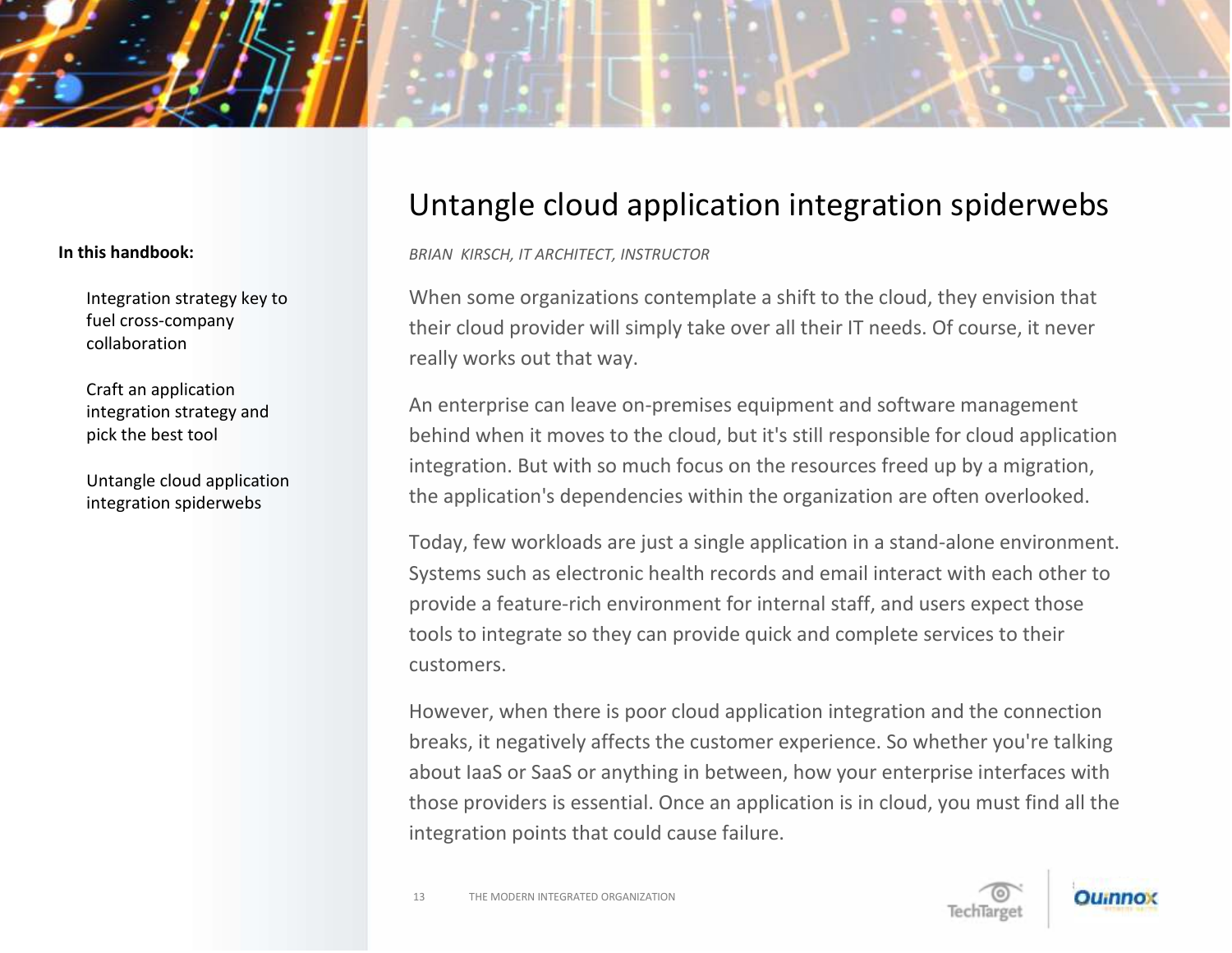

Integration strategy key to fuel cross-company collaboration

Craft an application integration strategy and pick the best tool

Untangle cloud application integration spiderwebs

A majority of applications use APIs to communicate with each other and share data. APIs are critical links that enable seamless integration between systems. These links function because the software vendors have agreed on common data exchange standards to prevent potential communication issues.

However, APIs often change in form and function when a vendor adds features or makes other alterations, often for security purposes. These adjustments can hinder full and open communication between endpoints. With on-premises applications, enterprises can alter API security settings or even delay updates until after testing. But, this is not possible in the cloud.

A cloud provider may push users into a new set of API security standards, even if an individual user isn't ready to support it. That enterprise will have to scramble to ensure its applications support the update or risk losing API integrations. If the latter scenario occurs, the cloud application itself might not be offline, but it might as well be if its overall function doesn't work as expected. The enterprise will have to rush to fix it or find a workaround.

For example, this can happen when a vendor moves an application interface from a known software platform such as Java to something newer, like HTML5. These interfaces can break if they were written for Java, so the enterprise will

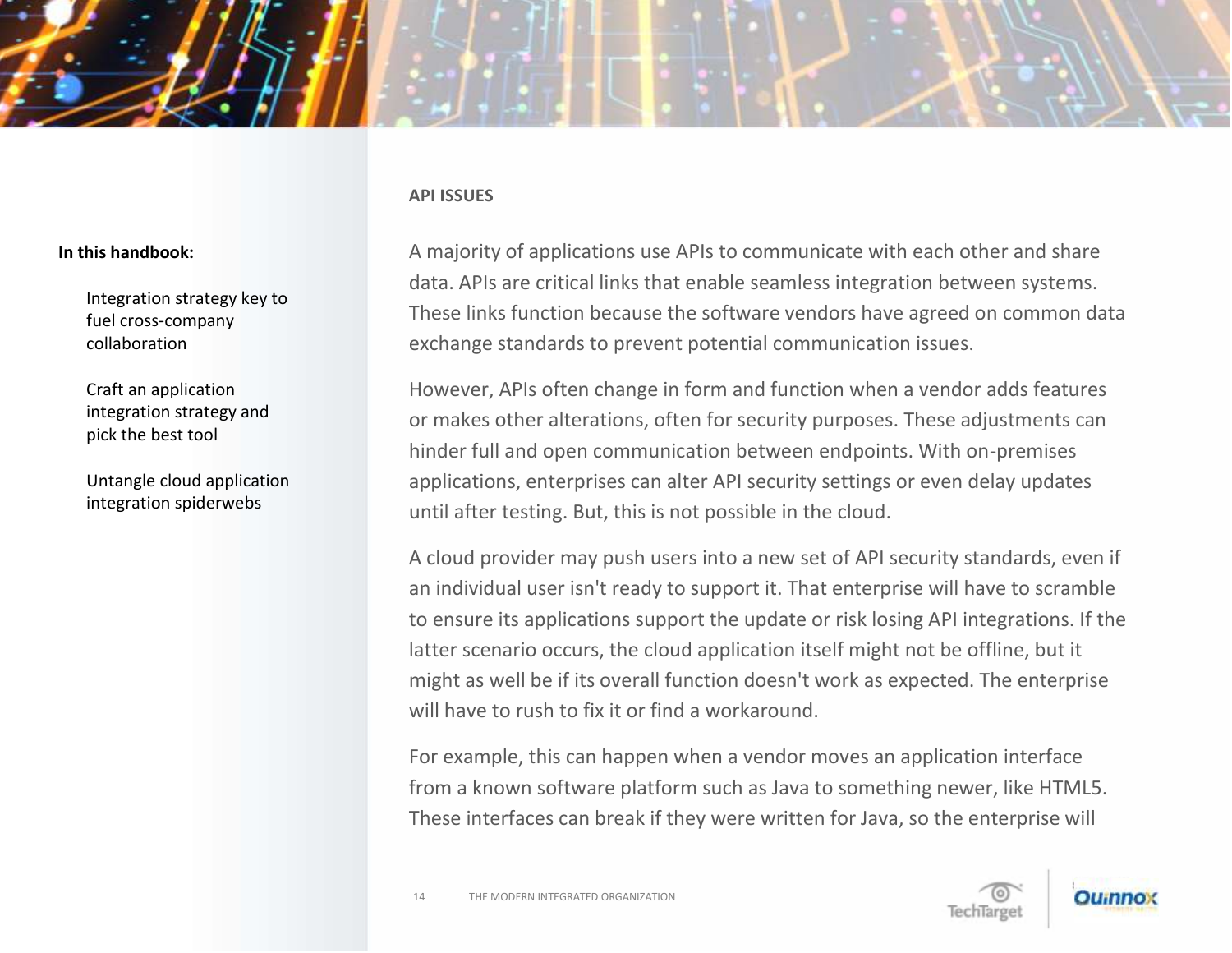Integration strategy key to fuel cross-company collaboration

Craft an application integration strategy and pick the best tool

Untangle cloud application integration spiderwebs

need to update them. This isn't necessarily difficult if the updates are available, but it's still work that needs to be done -- most likely at a time that is not ideal.

# **AUTHENTICATION TROUBLES**

While the application might be hosted in the cloud, authentication is often still tied to the data center. In this scenario, if the primary on-premises location goes offline -- due to a physical issue, bandwidth problems or a simple denial-ofservice attack -- the cloud-based application will not be accessible to users, even if it continues to run. Without authentication, it's possible to lose access to any application that uses single sign-on. For example, it could cut users off from an application such as Office 365, which would render staff unable to do simple document tasks.

An enterprise needs to ensure the links and interfaces lead back to its data center so it can actually take advantage of the uptime benefits of the cloud. This doesn't mean users should avoid the cloud. The key is to not fall victim to the spiderweb of connections and understand how the cloud environment truly works within an application stack, as well as the effect it can have when problems arise.

### **OPEN THE LINES OF COMMUNICATION**